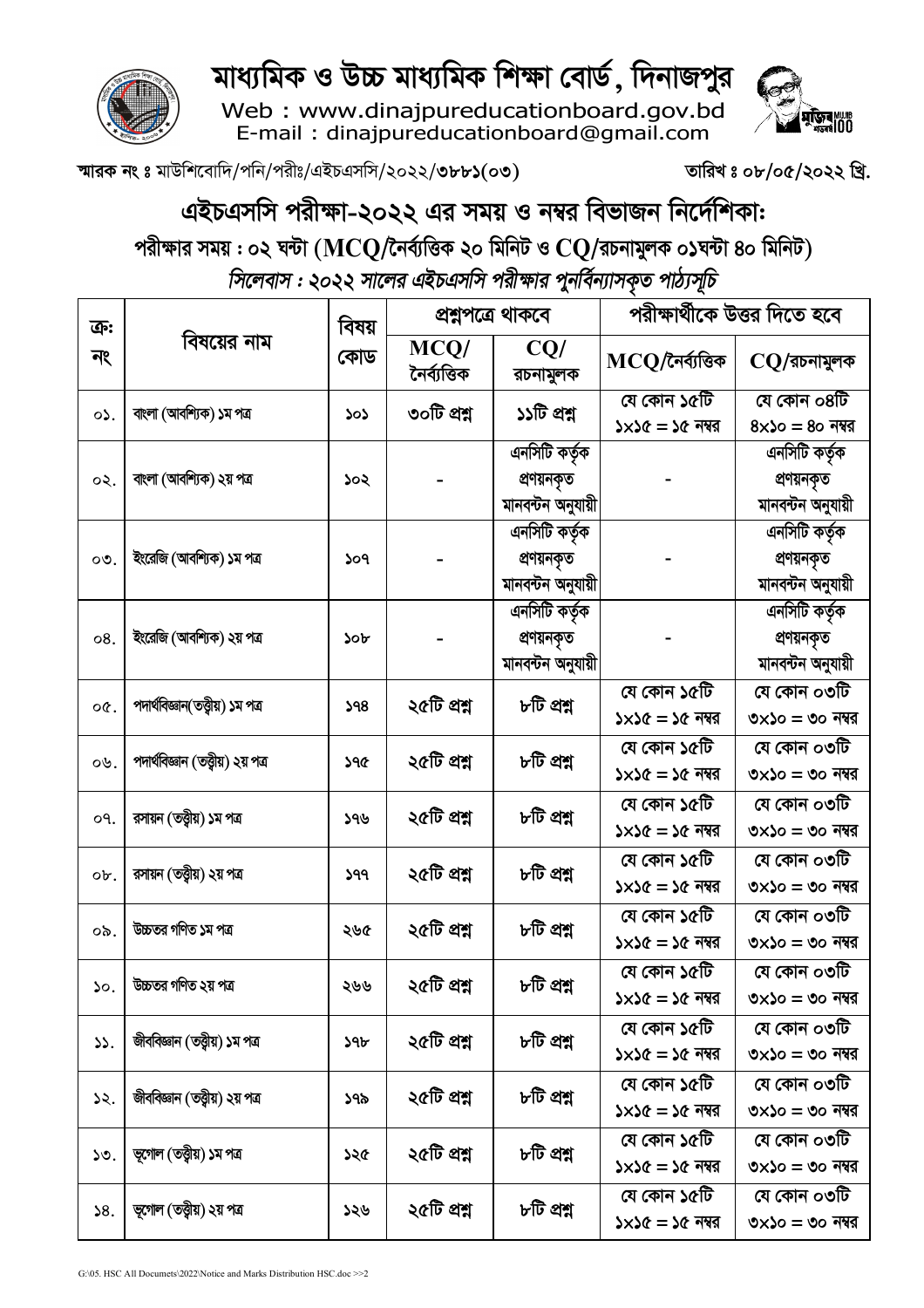| ক্র:            | বিষয়ের নাম                           | বিষয়<br>কোড | প্ৰশ্নপত্ৰে থাকবে    |                 | পরীক্ষার্থীকে উত্তর দিতে হবে            |                                         |
|-----------------|---------------------------------------|--------------|----------------------|-----------------|-----------------------------------------|-----------------------------------------|
| নং              |                                       |              | MCQ/<br>নৈৰ্ব্যত্তিক | CQ/<br>রচনামুলক | $MCQ$ /নৈৰ্ব্যত্তিক                     | $\rm CO/$ রচনামুলক                      |
| ነ৫.             | মনোবিজ্ঞান (তত্ত্বীয়) ১ম পত্ৰ        | ১২৩          | ২৫টি প্রশ্ন          | ৮টি প্রশ্ন      | যে কোন ১৫টি<br>$5x56 = 56$ নম্বর        | যে কোন ০৩টি<br>৩ $\times$ ১০ = ৩০ নম্বর |
| ১৬.             | মনোবিজ্ঞান (তত্ত্বীয়) ২য় পত্ৰ       | 358          | ২৫টি প্রশ্ন          | ৮টি প্রশ্ন      | যে কোন ১৫টি<br>$5x56 = 56$ নম্বর        | যে কোন ০৩টি<br>৩ $\times$ ১০ = ৩০ নম্বর |
| 9.              | পরিসংখ্যান (তত্ত্বীয়) ১ম পত্র        | ১২৯          | ২৫টি প্রশ্ন          | ৮টি প্রশ্ন      | যে কোন ১৫টি<br>$5 \times 56 = 56$ নম্বর | যে কোন ০৩টি<br>৩ $\times$ ১০ = ৩০ নম্বর |
| $\delta$ .      | পরিসংখ্যান (তত্ত্বীয়) ২য় পত্র       | ১৩০          | ২৫টি প্রশ্ন          | ৮টি প্রশ্ন      | যে কোন ১৫টি<br>$5 \times 56 = 56$ নম্বর | যে কোন ০৩টি<br>৩ $\times$ ১০ = ৩০ নম্বর |
| ১৯.             | গাৰ্হদ্ৰ্য বিজ্ঞান ১ম পত্ৰ            | ২৭৩          | ২৫টি প্রশ্ন          | ৮টি প্রশ্ন      | যে কোন ১৫টি<br>$5 \times 56 = 56$ নম্বর | যে কোন ০৩টি<br>৩ $\times$ ১০ = ৩০ নম্বর |
| ২০.             | গাৰ্হস্তু বিজ্ঞান ২য় পত্ৰ            | ২৭৪          | ২৫টি প্রশ্ন          | ৮টি প্রশ্ন      | যে কোন ১৫টি<br>$5 \times 56 = 56$ নম্বর | যে কোন ০৩টি<br>৩ $\times$ ১০ = ৩০ নম্বর |
| ২১.             | কৃষিশিক্ষা (তত্ত্বীয়) ১ম পত্ৰ        | ২৩৯          | ২৫টি প্রশ্ন          | ৮টি প্রশ্ন      | যে কোন ১৫টি<br>$5 \times 56 = 56$ নম্বর | যে কোন ০৩টি<br>৩ $\times$ ১০ = ৩০ নম্বর |
| ২২.             | কৃষিশিক্ষা (তত্ত্বীয়) ২য় পত্ৰ       | ২৪০          | ২৫টি প্রশ্ন          | ৮টি প্রশ্ন      | যে কোন ১৫টি<br>$5 \times 56 = 56$ নম্বর | যে কোন ০৩টি<br>৩ $\times$ ১০ = ৩০ নম্বর |
| ২৩.             | হিসাববিজ্ঞান ১ম পত্র                  | ২৫৩          | ৩০টি প্ৰশ্ন          | ১১টি প্রশ্ন     | যে কোন ১৫টি<br>$5 \times 56 = 56$ নম্বর | যে কোন ০৪টি<br>$8\times$ ১০ = ৪০ নম্বর  |
| ২8.             | হিসাববিজ্ঞান ২য় পত্র                 | ২৫৪          | ৩০টি প্রশ্ন          | ১১টি প্রশ্ন     | যে কোন ১৫টি<br>$5 \times 56 = 56$ নম্বর | যে কোন ০৪টি<br>$8\times$ ১০ = ৪০ নম্বর  |
| ২৫.             | ব্যবসায় সংগঠন ও ব্যবস্থাপনা ১ম পত্র  | ২৭৭          | ৩০টি প্রশ্ন          | ১১টি প্রশ্ন     | যে কোন ১৫টি<br>$5 \times 56 = 56$ নম্বর | যে কোন ০৪টি<br>$8\times$ ১০ = ৪০ নম্বর  |
| ২৬.             | ব্যবসায় সংগঠন ও ব্যবস্থাপনা ২য় পত্র | ২৭৮          | ৩০টি প্ৰশ্ন          | ১১টি প্রশ্ন     | যে কোন ১৫টি<br>$5 \times 56 = 56$ নম্বর | যে কোন ০৪টি<br>$8\times$ ১০ = ৪০ নম্বর  |
| ২৭.             | ফিন্যান্স, ব্যাংকিং ও বিমা ১ম পত্র    | ২৯২          | ৩০টি প্রশ্ন          | ১১টি প্রশ্ন     | যে কোন ১৫টি<br>$5 \times 56 = 56$ নম্বর | যে কোন ০৪টি<br>$8\times$ ১০ = ৪০ নম্বর  |
| ২৮.             | ফিন্যান্স, ব্যাংকিং ও বিমা ২য় পত্র   | ২৯৩          | ৩০টি প্রশ্ন          | ১১টি প্রশ্ন     | যে কোন ১৫টি<br>$5x56 = 56$ নম্বর        | যে কোন ০৪টি<br>$8\times$ ১০ = ৪০ নম্বর  |
| ২৯.             | উৎপাদন ব্যবস্থাপনা ও বিপণন ১ম পত্ৰ    | ২৮৬          | ৩০টি প্রশ্ন          | ১১টি প্রশ্ন     | যে কোন ১৫টি<br>$5 \times 56 = 56$ নম্বর | যে কোন ০৪টি<br>$8\times$ ১০ = ৪০ নম্বর  |
| $\mathcal{O}$ . | উৎপাদন ব্যবস্থাপনা ও বিপণন ২য় পত্ৰ   | ২৮৭          | ৩০টি প্রশ্ন          | ১১টি প্রশ্ন     | যে কোন ১৫টি<br>$5 \times 56 = 56$ নম্বর | যে কোন ০৪টি<br>$8\times$ ১০ = ৪০ নম্বর  |
| ৩১.             | ইতিহাস ১ম পত্র                        | ಿಂ8          | ৩০টি প্রশ্ন          | ১১টি প্রশ্ন     | যে কোন ১৫টি<br>$5 \times 56 = 56$ নম্বর | যে কোন ০৪টি<br>$8\times$ ১০ = ৪০ নম্বর  |
| ৩২.             | ইতিহাস ২য়পএত                         | ৩০৫          | ৩০টি প্রশ্ন          | ১১টি প্রশ্ন     | যে কোন ১৫টি<br>$5 \times 56 = 56$ নম্বর | যে কোন ০৪টি<br>$8\times$ ১০ = ৪০ নম্বর  |
| ৩৩.             | ইসলামের ইতিহাস ও সংষ্কৃতি ১ম পত্র     | ২৬৭          | ৩০টি প্রশ্ন          | ১১টি প্রশ্ন     | যে কোন ১৫টি<br>$5 \times 56 = 56$ নম্বর | যে কোন ০৪টি<br>$8\times$ ১০ = ৪০ নম্বর  |
| ৩৪.             | ইসলামের ইতিহাস ও সংষ্কৃতি ২য় পত্র    | ২৬৮          | ৩০টি প্রশ্ন          | ১১টি প্রশ্ন     | যে কোন ১৫টি<br>$5 \times 56 = 56$ নম্বর | যে কোন ০৪টি<br>$8\times$ ১০ = ৪০ নম্বর  |
|                 |                                       |              |                      |                 |                                         |                                         |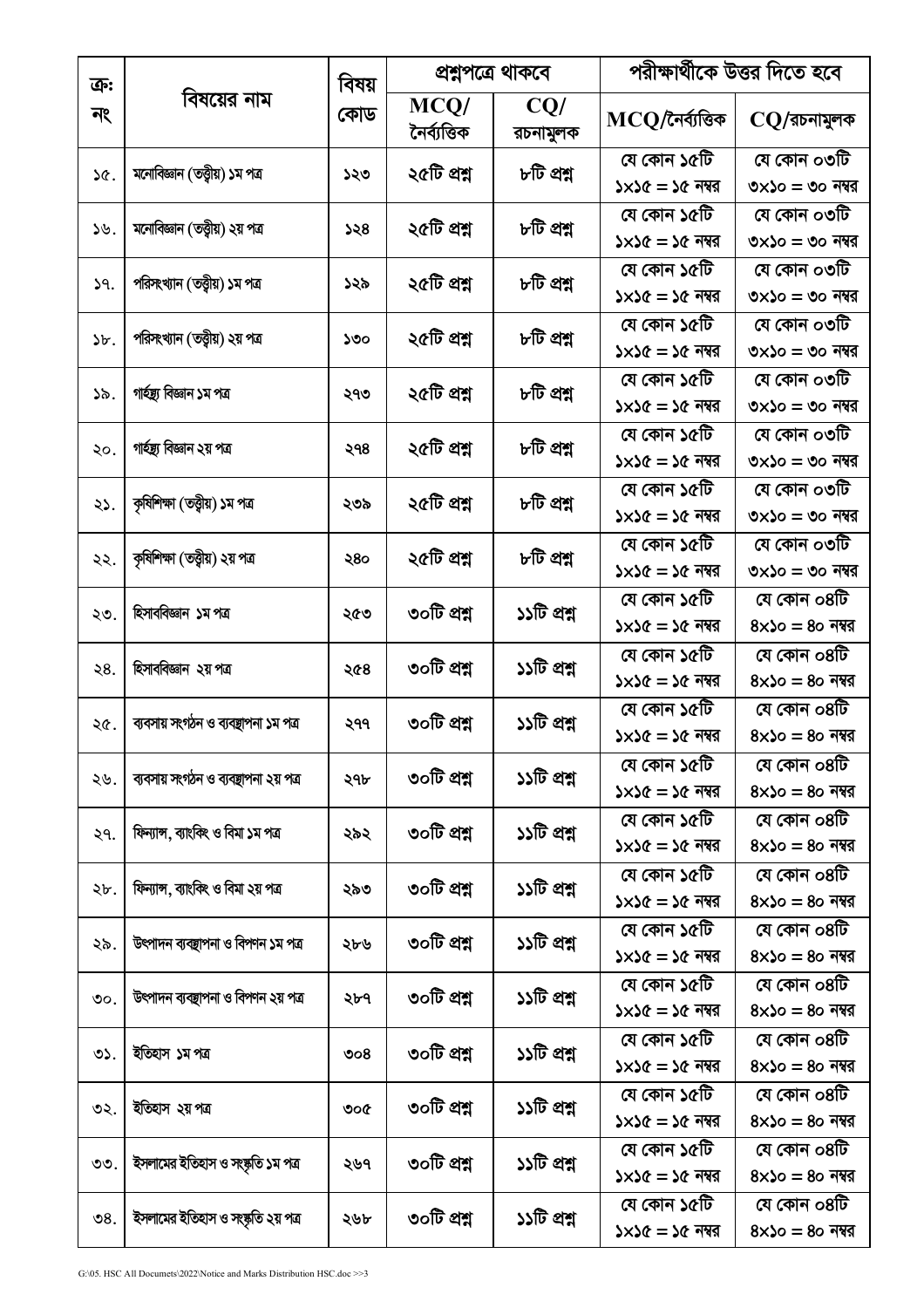| ক্র:            | বিষয়ের নাম               | বিষয়<br>কোড | প্ৰশ্নপত্ৰে থাকবে    |                 | পরীক্ষার্থীকে উত্তর দিতে হবে            |                                        |
|-----------------|---------------------------|--------------|----------------------|-----------------|-----------------------------------------|----------------------------------------|
| নং              |                           |              | MCQ/<br>নৈৰ্ব্যত্তিক | CQ/<br>রচনামুলক | $MCQ$ /নৈৰ্ব্যত্তিক                     | $CO$ /রচনামুলক                         |
| ৩৫.             | পৌরনীতি ও সুশাসন ১ম পত্র  | ২৬৯          | ৩০টি প্ৰশ্ন          | ১১টি প্রশ্ন     | যে কোন ১৫টি<br>$5x56 = 56$ নম্বর        | যে কোন ০৪টি<br>$8\times$ ১০ = 8০ নম্বর |
| ৩৬.             | পৌরনীতি ও সুশাসন ২য় পত্র | ২৭০          | ৩০টি প্ৰশ্ন          | ১১টি প্রশ্ন     | যে কোন ১৫টি<br>$5x56 = 56$ নম্বর        | যে কোন ০৪টি<br>$8x$ ১০ = ৪০ নম্বর      |
| ৩৭.             | অৰ্থনীতি ১ম পত্ৰ          | ১০৯          | ৩০টি প্রশ্ন          | ১১টি প্রশ্ন     | যে কোন ১৫টি<br>$5x56 = 56$ নম্বর        | যে কোন ০৪টি<br>$8\times$ ১০ = 8০ নম্বর |
| $\mathfrak{b}.$ | অৰ্থনীতি ২য় পত্ৰ         | ১১০          | ৩০টি প্ৰশ্ন          | ১১টি প্রশ্ন     | যে কোন ১৫টি<br>$5x56 = 56$ নম্বর        | যে কোন ০৪টি<br>$8\times$ ১০ = 8০ নম্বর |
| ৩৯.             | যুক্তিবিদ্যা ১ম পত্র      | ১২১          | ৩০টি প্ৰশ্ন          | ১১টি প্রশ্ন     | যে কোন ১৫টি<br>$5x56 = 56$ নম্বর        | যে কোন ০৪টি<br>$8x$ ১০ = ৪০ নম্বর      |
| 80.             | যুক্তিবিদ্যা ২য় পত্ৰ     | ১২২          | ৩০টি প্ৰশ্ন          | ১১টি প্রশ্ন     | যে কোন ১৫টি<br>$5 \times 56 = 56$ নম্বর | যে কোন ০৪টি<br>$8\times$ ১০ = ৪০ নম্বর |
| 85.             | সমাজবিজ্ঞান ১ম পত্র       | 339          | ৩০টি প্ৰশ্ন          | ১১টি প্রশ্ন     | যে কোন ১৫টি<br>$5x56 = 56$ নম্বর        | যে কোন ০৪টি<br>$8\times$ ১০ = ৪০ নম্বর |
| 85.             | সমাজবিজ্ঞান ২য় পত্ৰ      | ১১৮          | ৩০টি প্ৰশ্ন          | ১১টি প্রশ্ন     | যে কোন ১৫টি<br>$5x56 = 56$ নম্বর        | যে কোন ০৪টি<br>$8\times$ ১০ = 8০ নম্বর |
| $80$ .          | সমাজকৰ্ম ১ম পত্ৰ          | ২৭১          | ৩০টি প্ৰশ্ন          | ১১টি প্রশ্ন     | যে কোন ১৫টি<br>$5x56 = 56$ নম্বর        | যে কোন ০৪টি<br>$8\times$ ১০ = 8০ নম্বর |
| 88.             | সমাজকৰ্ম ২য় পত্ৰ         | ২৭২          | ৩০টি প্ৰশ্ন          | ১১টি প্রশ্ন     | যে কোন ১৫টি<br>$5x56 = 56$ নম্বর        | যে কোন ০৪টি<br>$8\times$ ১০ = ৪০ নম্বর |
| 8¢.             | ইসলাম শিক্ষা ১ম পত্ৰ      | ২৪৯          | ৩০টি প্ৰশ্ন          | ১১টি প্রশ্ন     | যে কোন ১৫টি<br>$5x56 = 56$ নম্বর        | যে কোন ০৪টি<br>$8\times$ ১০ = ৪০ নম্বর |
| 89.             | ইসলাম শিক্ষা ২য় পত্ৰ     | ২৫০          | ৩০টি প্ৰশ্ন          | ১১টি প্রশ্ন     | যে কোন ১৫টি<br>$5 \times 56 = 56$ নম্বর | যে কোন ০৪টি<br>$8\times$ ১০ = ৪০ নম্বর |

\*\*\* আবশ্যিক ও ব্যবহারিক পরীক্ষাবিহীন বিষয়সমূহে (বাংলা ২য়, ইংরেজি ১ম ও ২য় পত্র ব্যতীত) CQ অংশে ০৪টি প্রশ্নের উত্তরে ৪০ এর মধ্যে প্রাপ্ত নম্বরকে ৭০ নম্বরে এবং MCQ অংশে ১৫টি প্রশ্নের উত্তরে ১৫ এর মধ্যে প্রাপ্ত নম্বরকে ৩০ নম্বরে রূপান্তর করা হবে। ব্যবহারিক পরীক্ষাযুক্ত বিষয়সমূহে  $\rm{CQ}$  অংশে ৩টি প্রশ্নের উত্তরে ৩০ এর মধ্যে প্রাপ্ত নম্বরকে ৫০ নম্বরে এবং  $\mathrm{MCQ}$  অংশে ১৫টি প্রশ্নের উত্তরে ১৫ এর মধ্যে প্রাপ্ত নম্বরকে ২৫ নম্বরে রূপান্তর করা হবে এবং অবশিষ্ট ২৫ নম্বর ব্যবহারিকের জন্য বরাদ্দ থাকবে।

বাংলা ২য় পত্র, ইংরেজি ১ম ও ইংরেজি ২য় পত্রের ৫০ এর মধ্যে প্রাপ্ত নম্বরকে ১০০ নম্বরে রূপান্তর করা হবে।

08/08/2022 প্রফেসর মোঃ তোফাজ্জুর রহমান

পরীক্ষা নিয়ন্ত্রক মাধ্যমিক ও উচ্চ মাধ্যমিক শিক্ষা বোর্ড দিনাজপুর